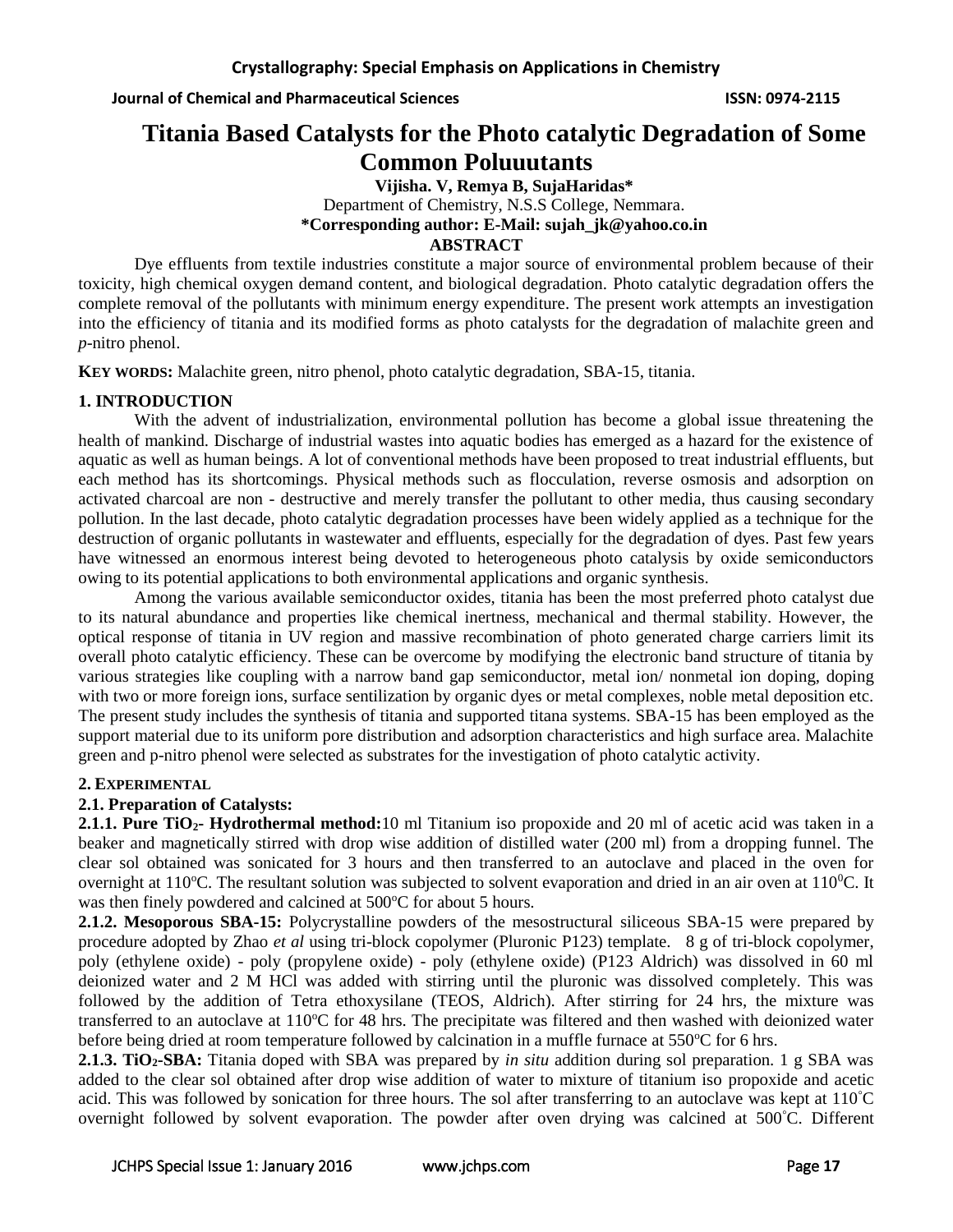# **Crystallography: Special Emphasis on Applications in Chemistry**

#### **Journal of Chemical and Pharmaceutical Sciences ISSN: 0974-2115**

compositions of TiO<sub>2</sub>-SBA-15 were prepared with SBA: TiO<sub>2</sub> molar ratios 3:1, 1:1 and 1:3 and designated as ST1, ST2 and ST3 respectively.

**2.2. Characterization:** The recent technological advances have resulted in the development of several modern characterization techniques, a proper utilization of which provides a greater insight into the molecular aspects of the adsorbent and the nature of the active sites involved. The prepared samples were characterized by XRD, UV-DRS and TEM.

**2.3. Photo catalytic activity studies:** The photo catalytic activity of the prepared systems (pure titania, SBA-15 doped titania) were scanned towards the degradation of malachite green and nitro phenol under UV light. Stock solutions were prepared by weighing out appropriate quantities of the samples. Solutions of appropriate concentrations were made from this stock solution by dilution with distilled water. Experiments were carried out in a photochemical reactor (PSAW) at lamp intensity of 64 W. 0.01g of the catalyst and 10 ml test solution was used in each run. After exposure to radiation for definite time interval, the solution was centrifuged in a high speed centrifuge and the absorbance of the residual solution was measured using a UV Visible Spectrophotometer (Thermo scientific - Evolution 220) at their respective  $\lambda_{\text{max}}$  values (620 nm for malachite green and 320 nm for nitro phenol). From the absorbance values, the percentage degradation was calculated. Influence of different experimental parameters like initial dye concentration, time of contact, adsorbent amount etc. was determined.

#### **3. RESULTS AND DISCUSSION**

#### **3.1. Physicochemical characterization:**

**3.1.1. XRD:** XRD patterns of pure Titania and representative SBA-TiO<sub>2</sub> are presented in Figure.1. Pure titania showed the presence of only the photo catalytically active anatase phase  $2\theta = 25.5$  (1,0,1 plane), 38 (0,0,4) plane, 48.3 (2,0,0) plane, 54 (1,0,5) plane, 55.2 (2,1,1) plane, 63 (2,0,4) plane, 68.9 (1,1,6) plane. No characteristic peaks of rutile or brookite phase were observed indicating the high purity of the system. Presence of mesoporous support resulted in a lowering of crystallinity which is indicated by the lowering of intensity in XRD pattern. An increase in the amount of mesoporous support resulted in a further lowering of intensity of XRD patterns which implies a lowering of the degree of crystallization. This may be accounted as being due to hindrance to agglomerisation of titania particles in presence of the support material. This, in turn, leads to enhancement in surface area of the system. The particle size as calculated from Scherrer equation is given in Table 1

**3.1.2. UV-DRS analysis:** UV-VIS diffuse reflectance spectrum of the samples is sketched in Fig 2. Pure titania shows a sharp reflection peak at around 380 nm. UV-DRS of modified systems also showed a similar pattern indicating that there was not much alteration in the optical response of the system. This was confirmed by the band gap values calculated using KubelkaMunk plots (Table.1)

**3.1.3. TEM analysis:**TEM images (Fig.3) indicate high uniformity and nano dimensions of thesamples**.** 

**3.2. Photo degradation studies:** Photocatalytic efficiency of the prepared systems was determined selecting the degradation of *p*-nitrophenol and malachite green as test reactions. The influence of experimental conditions on the activity was also estimated.

The activity of the different prepared systems for the degradation of nitro phenol and Malachite green are shown in Table 2. 10<sup>-4</sup> solutions were used in both the cases. SBA supported systems showed a drastic enhancement in the activity for the degradation of malachite green whereas only a mild improvement was observed in the case of nitr ophenol degradation. The enhanced photo degradation of the dye may be partially attributed to the combined effect of adsorption as well as photo degradation.

**3.3. Influence of time:** The degradation of nitro phenol and malachite green was conducted over the different catalysts. The percentage degradation was determined by measurement of absorbance at regular time intervals and the result is presented in Fig 4. Percentage degradation showed an increase with time which leveled off after a certain interval.

**3.4. Influence of dye concentration:** In order to determine effect of dye concentration on catalytic activity, a series of experiments were carried out in presence of Ultra Violet light with different dye concentrations. Time of run was kept constant at 10 minutes and the results are shown in Table 3.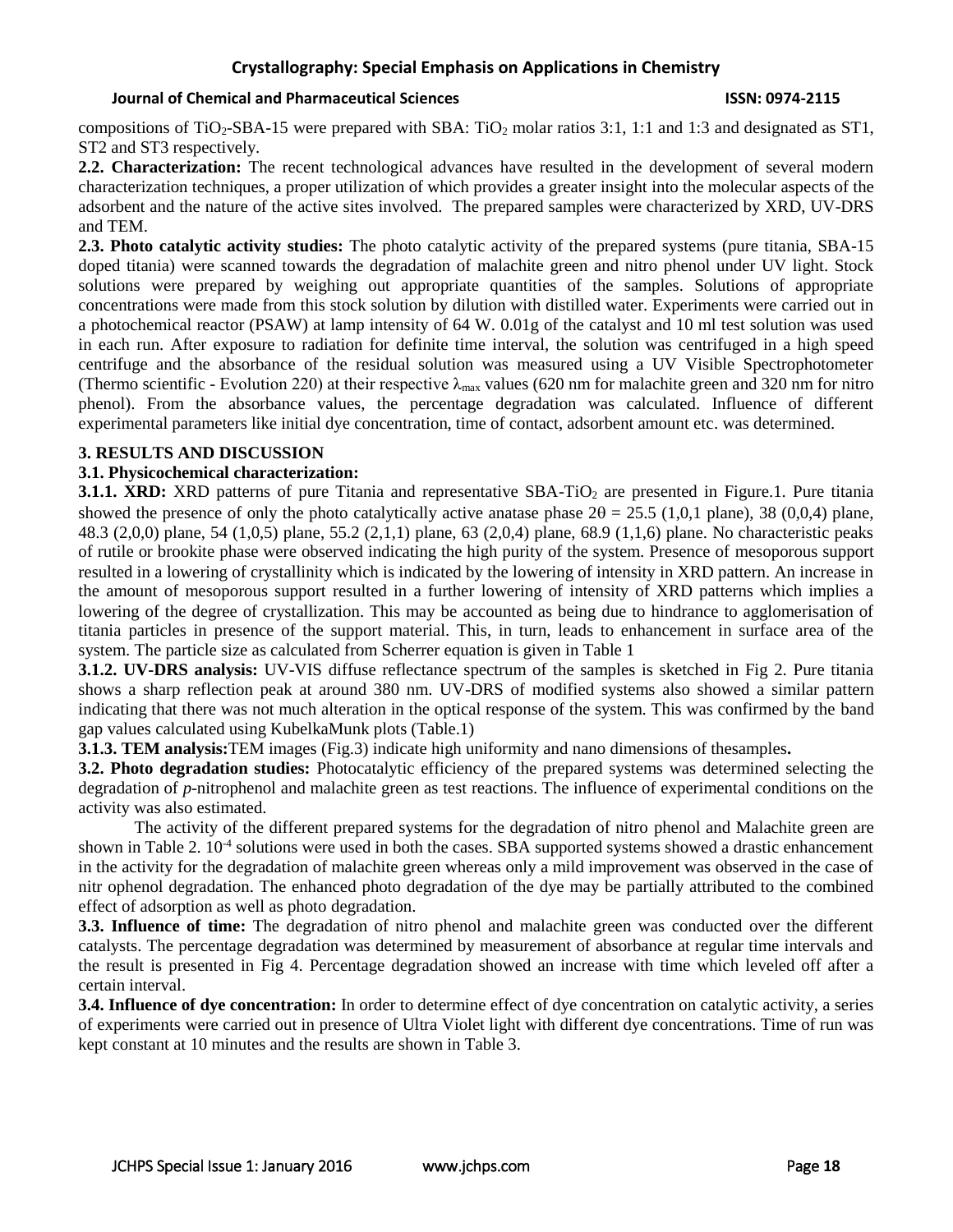

**Fig.1.XRD patterns of representative samples**



**Fig.2. UV-DRS Plots of different samples**



**Fig.3.TEM Images of representative samples**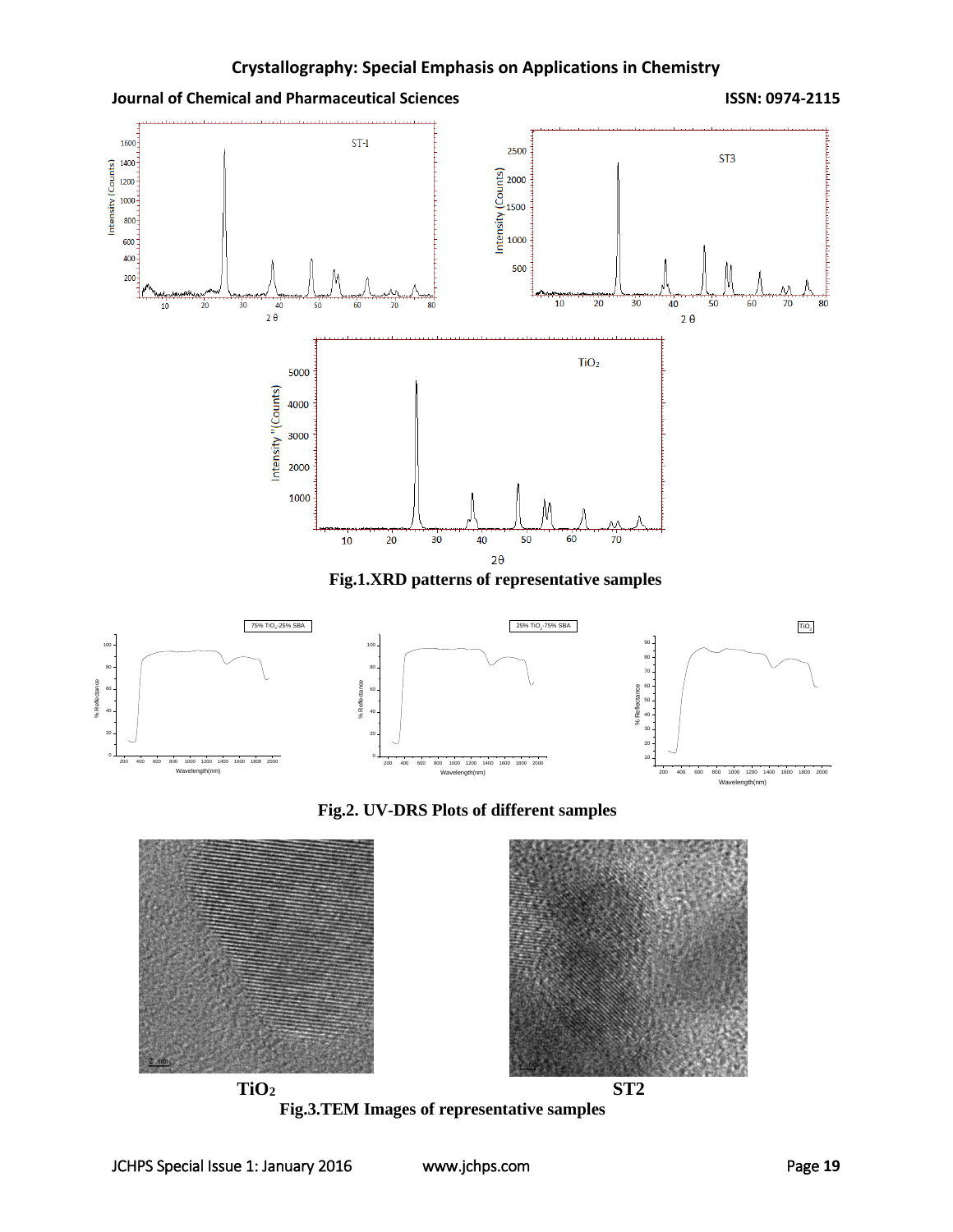# **Journal of Chemical and Pharmaceutical Sciences ISSN: 0974-2115**



| Fig.4.Influence of time on Photodegradation $10^{\text{-}4}$ solutions, $0.01$ g ST3 catalyst |  |  |
|-----------------------------------------------------------------------------------------------|--|--|
|                                                                                               |  |  |

| Tabic.I. Danu Gap and erystamic size of unferent systems |               |                       |  |
|----------------------------------------------------------|---------------|-----------------------|--|
| <b>Samples</b>                                           | Band gap (eV) | Crystallite size (nm) |  |
|                                                          | 3.28          |                       |  |
|                                                          | 3.18          |                       |  |
| ST2                                                      | ? ? 1         |                       |  |
| стз                                                      |               |                       |  |

|  |  | Table.1. Band Gap and crystallite size of different systems |  |  |
|--|--|-------------------------------------------------------------|--|--|
|--|--|-------------------------------------------------------------|--|--|

#### **Table.2.Comparative evaluation of catalytic activity**

| $%$ of TiO <sub>2</sub>                                      | % Degradation          |               |  |  |
|--------------------------------------------------------------|------------------------|---------------|--|--|
|                                                              | <b>Malachite green</b> | p-Nitrophenol |  |  |
| TiO <sub>2</sub>                                             | 25.9                   | 44.93         |  |  |
| ST <sub>1</sub>                                              | 56.7                   | 51.55         |  |  |
| ST2                                                          | 87.1                   | 52.40         |  |  |
| ST3                                                          | 90.4                   | 55.49         |  |  |
| 40.438011<br>rm.<br>$\bullet$<br>$\triangleleft$ $\triangle$ |                        |               |  |  |

**10-4 M Solution, Time of run -10 min**

| Tubicioi i affattion in activity with concentration |             |                 |             |                        |  |
|-----------------------------------------------------|-------------|-----------------|-------------|------------------------|--|
|                                                     |             | p- Nitro phenol |             | <b>Malachite Green</b> |  |
|                                                     | Conc        | % degradation   | Conc        | % degradation          |  |
| ST1 catalyst                                        | $1x10^{-5}$ | 99.15           | $1x10^{-4}$ | 56.70                  |  |
| $10 \text{ min}$                                    | $2x10^{-5}$ | 99.06           | $2x10^{-4}$ | 50.01                  |  |
|                                                     | $4x10^{-5}$ | 97.11           | $4x10^{-4}$ | 49.06                  |  |
|                                                     | $6x10^{-5}$ | 95.85           | $6x10^{-4}$ | 30.38                  |  |

 $8x10^{-5}$  88.97 8x10<sup>-4</sup> 24.41

# **Table.3.Variation in activity with concentration**

#### **4. CONCLUSION**

Hydrothermal method was found to be suitable for the formation of ordered mesoporous structures with high surface area. The photo catalytic degradation of malachite green and nitro phenol proceeded effectively over the prepared systems. The catalyst composition as well as the effective surface area plays a significant role in deciding the photo catalytic efficiency. Among the different systems, ST3 was found to be the most efficient which may be due to the relatively high content of titania.